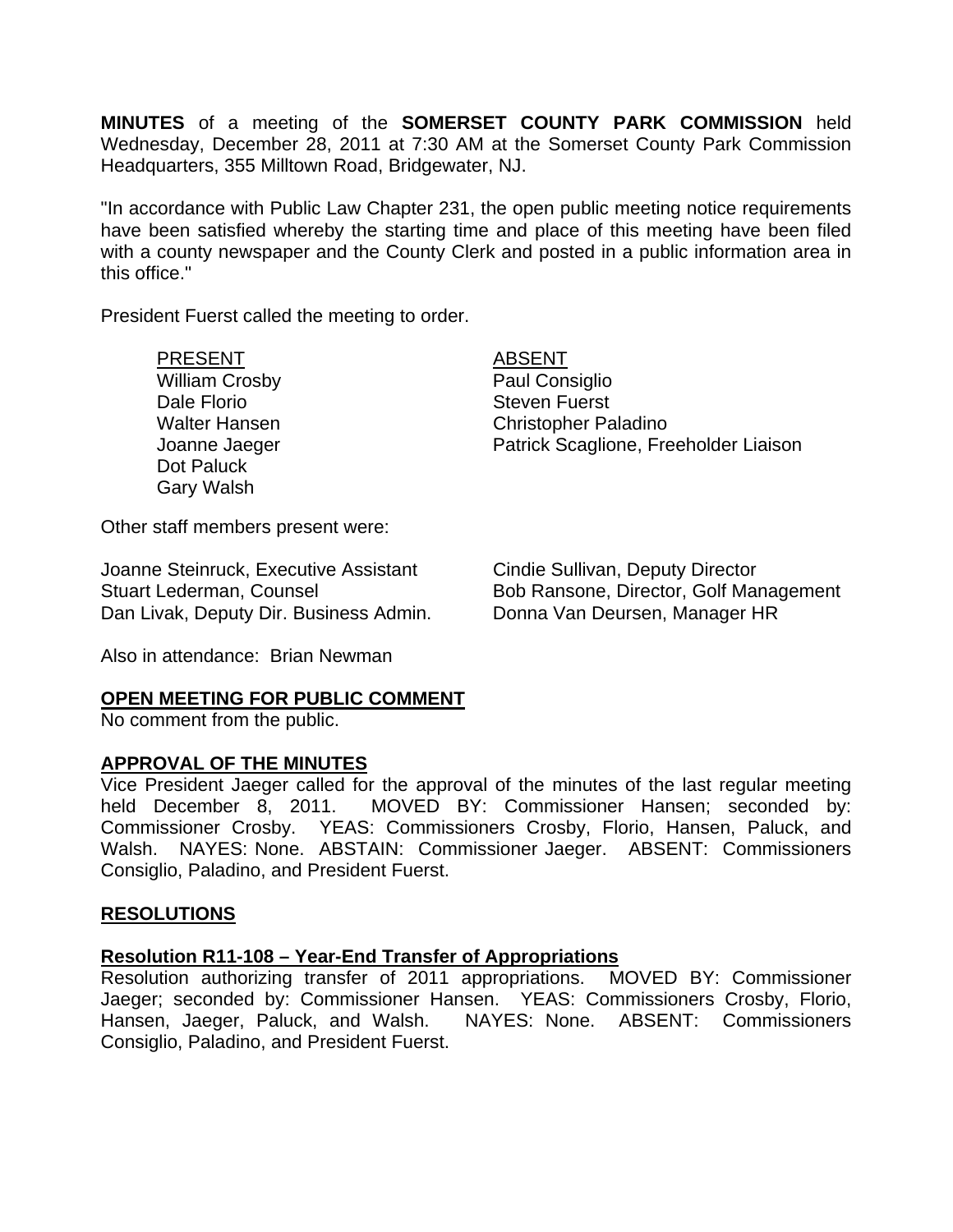# **Resolution R11-109 – Cancellation of Appropriations**

Resolution authorizing cancellation of the unexpended balances of 2011 appropriations. MOVED BY: Commissioner Jaeger; seconded by: Commissioner Crosby. YEAS: Commissioners Crosby, Florio, Hansen, Jaeger, Paluck, and Walsh. NAYES: None. ABSENT: Commissioners Consiglio, Paladino, and President Fuerst.

## **Resolution R11-110 – Payment of Claims**

Resolution authorizing payment of bills for \$1,646,880.21 comprising of check numbers 206928-207006, 207312-207353, 207361-207362, and 207380. MOVED BY: Commissioner Crosby; seconded by: Commissioner Jaeger. YEAS: Commissioners Crosby, Hansen, Jaeger, Paluck, and Walsh. NAYES: None. ABSTAIN: Commissioner Florio. ABSENT: Commissioners Consiglio, Paladino, and President Fuerst.

# **Resolution R11-111 – Establishing a Premium Payment Plan for Eligible Employees**

Resolution approves implementation of a Premium Payment Plan to provide employees the opportunity to elect to pay a portion of the premiums for certain employee benefit coverage on a pre-tax basis. MOVED BY: Commissioner Jaeger; seconded by: Commissioner Crosby. YEAS: Commissioners Crosby, Florio, Hansen, Jaeger, Paluck, and Walsh. NAYES: None. ABSENT: Commissioners Consiglio, Paladino, and President Fuerst.

There was discussion regarding the Premium Payment Plan and Commissioner Walsh questioned the responsibilities the Park Commission has and who maintains the accounts. Counsel Lederman responded that the Plan complies with Federal tax laws and Donna Van Deursen will be the administrator.

## **Resolution R11-112 – Providing Flexible Spending Account Plan Administration**

Resolution allows agreement with the County of Somerset and Discovery Benefits, Inc. to implement a Flexible Spending Account for participating employees to set aside a portion of their salary, through payroll deductions, for the reimbursement of qualified medical expenses. MOVED BY: Commissioner Hansen; seconded by: Commissioner Crosby. YEAS: Commissioners Crosby, Florio, Hansen, Jaeger, Paluck, and Walsh. NAYES: None. ABSENT: Commissioners Consiglio, Paladino, and President Fuerst.

There was discussion regarding this Plan and Counsel Lederman reported that the new pension laws require such an account be set up now. The Plan complies with the laws. Brian Newman reported that these plans must be established to adhere to the new healthcare and pension reforms.

Commissioner Florio expressed his concern that there was no discussion with Commissioner Consiglio, Chairman of the Human Resources Committee, or any of the Commissioners on the two plans. Dale asked that Paul Consiglio be contacted and informed of these plans.